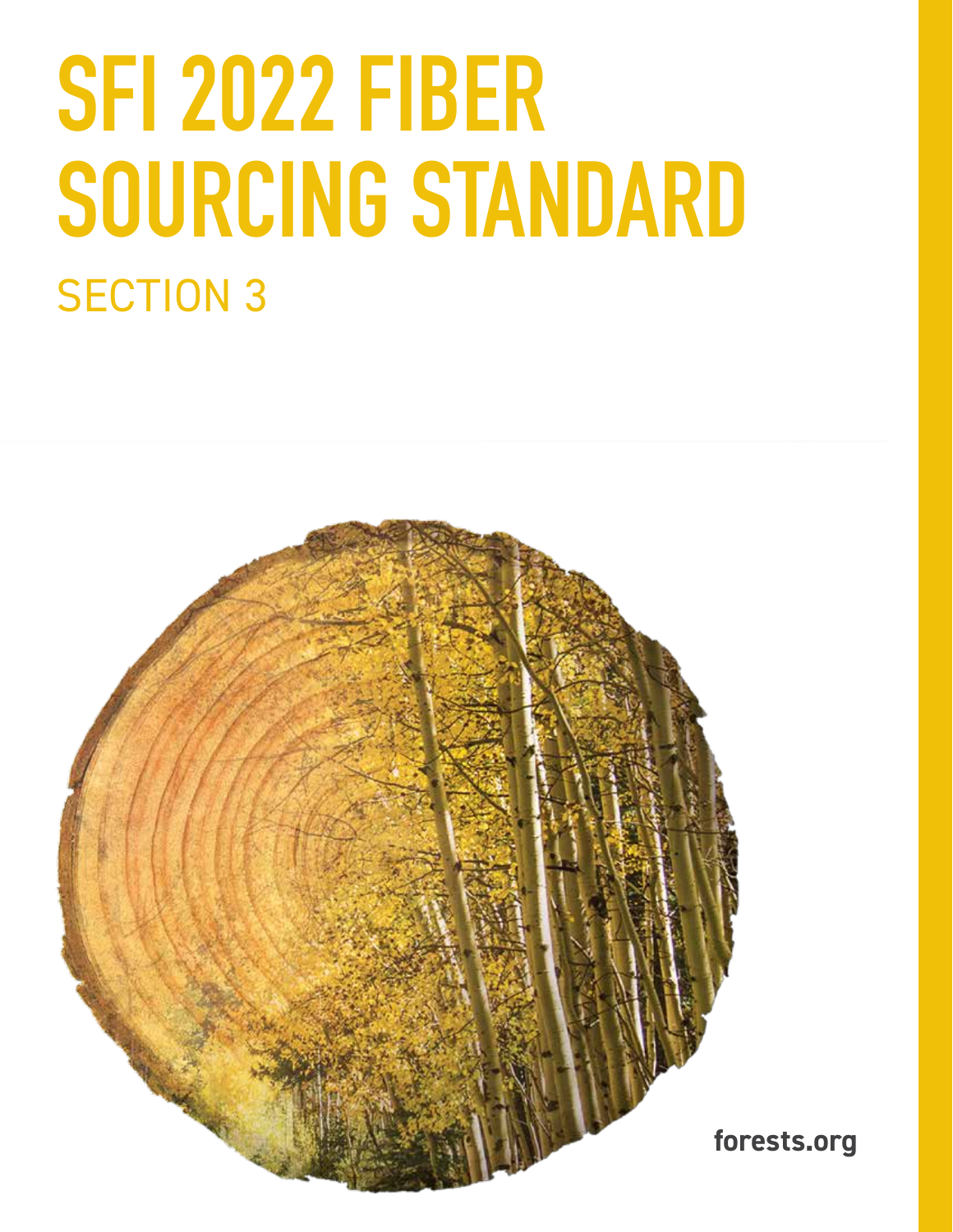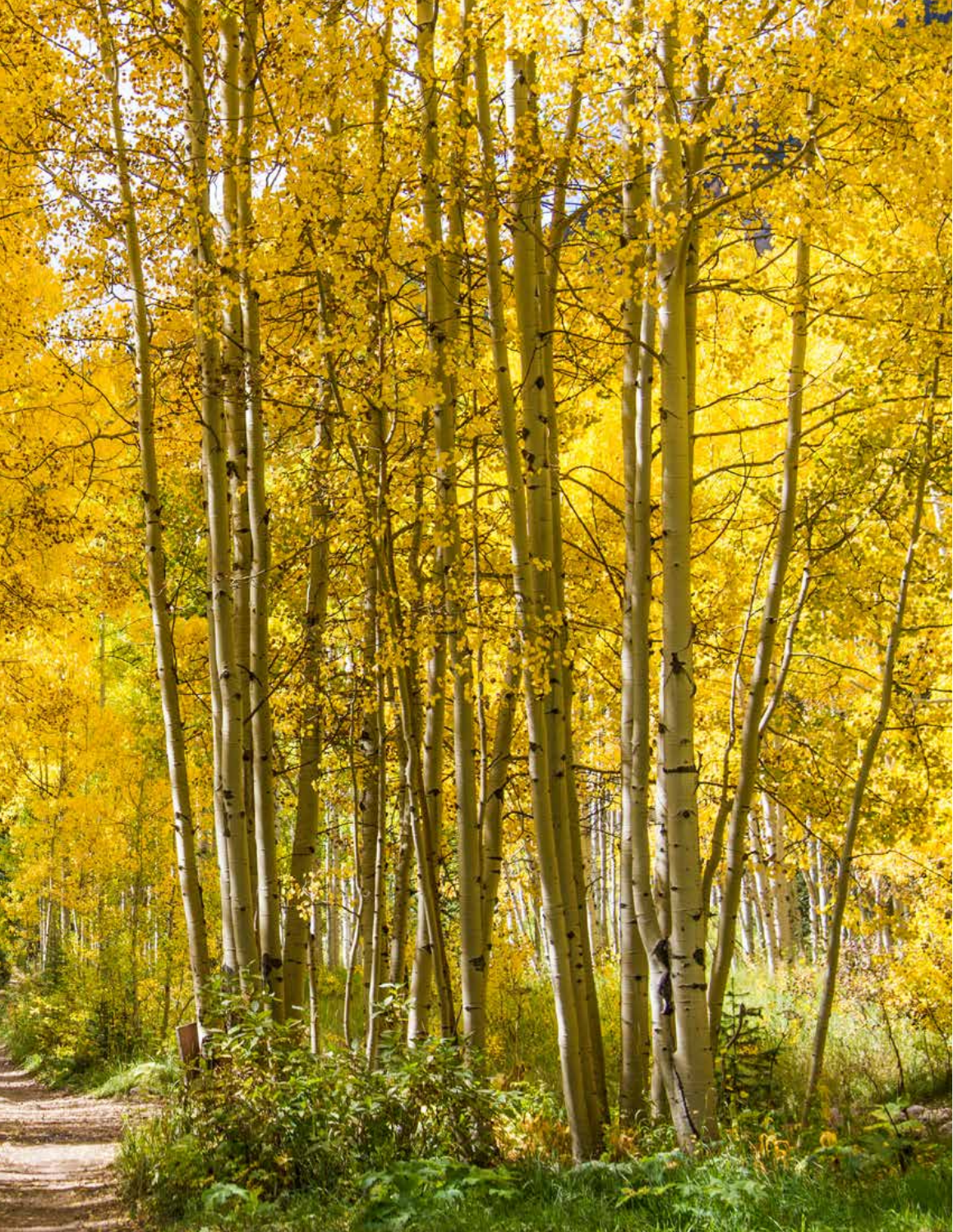# SFI 2022 FIBER SOURCING STANDARD

| 1. GENERAL                                                      | $\overline{2}$ |
|-----------------------------------------------------------------|----------------|
| 1.1 SCOPE                                                       | $\overline{2}$ |
| 1.2 ADDITIONAL REQUIREMENTS                                     | $\overline{2}$ |
| 1.3 REFERENCES                                                  | $\overline{2}$ |
| 1.4 FIBER SOURCING STANDARD PRINCIPLES                          | 3              |
| 1.5 SFI 2022 FIBER SOURCING OBJECTIVES                          | 4              |
| 1.6 SFI 2022 FIBER SOURCING REQUIREMENTS                        | 5              |
| OBJECTIVE 1. BIODIVERSITY IN FIBER SOURCING                     | 5              |
| OBJECTIVE 2. ADHERENCE TO BEST MANAGEMENT PRACTICES             | 6              |
| OBJECTIVE 3. USE OF QUALIFIED RESOURCE PROFESSIONALS, QUALIFIED |                |
| LOGGING PROFESSIONALS AND CERTIFIED LOGGING COMPANIES           | 6              |
| OBJECTIVE 4. LEGAL AND REGULATORY COMPLIANCE                    | 6              |
| OBJECTIVE 5. FORESTRY RESEARCH, SCIENCE AND TECHNOLOGY          |                |
| OBJECTIVE 6. TRAINING AND EDUCATION                             | 7              |
| OBJECTIVE 7. COMMUNITY INVOLVEMENT AND LANDOWNER OUTREACH       | 8              |
| OBJECTIVE 8. PUBLIC LAND MANAGEMENT RESPONSIBILITIES            | 9              |
| OBJECTIVE 9. COMMUNICATIONS AND PUBLIC REPORTING                | 9              |
| OBJECTIVE 10. MANAGEMENT REVIEW AND CONTINUAL IMPROVEMENT       | 10             |
| OBJECTIVE 11. AVOID CONTROVERSIAL SOURCES                       | 10             |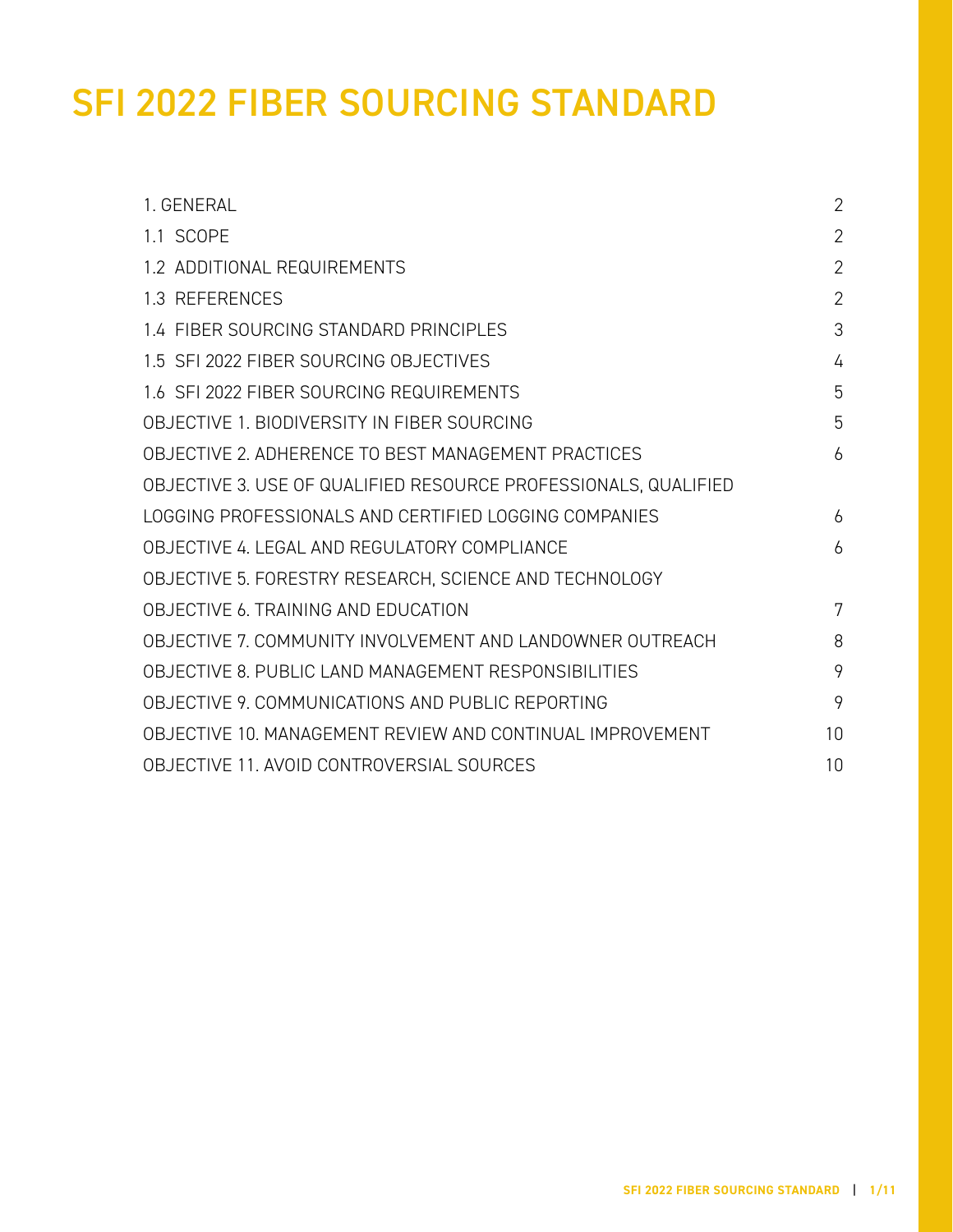# **1. GENERAL**

# **1.1 SCOPE**

# What the *Fiber Sourcing* Standard Does

The *SFI 2022 Fiber Sourcing Standard* promotes responsible *forestry* based on 13 *Principles*, 11 Objectives, 29 *Performance Measures* and 59 *Indicators*. These fiber sourcing requirements include measures to broaden the practice of *biodiversity*, use forestry *best management practices* to *protect* water quality, provide outreach to landowners and utilize the services of forest management and harvesting professionals.

# What the *Fiber Sourcing* Standard Covers

The *SFI 2022 Fiber Sourcing Standard* applies to any organization with a fiber sourcing program that acquires roundwood or field-manufactured or primary-mill residual chips to support a forest products facility.

Certified Organizations that source all of their *primary sources* from forests certified to the *SFI Forest Management Standard, American Tree Farm Standard* or *CSA Z809 Standard* do not have to certify to the *SFI 2022 Fiber Sourcing Standard*.

Certified Organizations that do not own a manufacturing facility but who purchase roundwood for the purposes of reselling without a SFI claim are not required to certify to the *SFI 2022 Fiber Sourcing Standard.*

# Geographic Application of the *Fiber Sourcing* Standard

The *SFI 2022 Fiber Sourcing Standard* applies to organizations in the United States and Canada that procure wood domestically or globally.

# **1.2 ADDITIONAL REQUIREMENTS**

Certified Organizations that own or have management authority for forestlands must also conform to the *SFI 2022 Forest Management Standard*.

Use of the SFI on-product labels and claims shall follow Section 6 - Rules for Use of SFI On-Product Labels and Off-Product Marks as well as ISO 14020:2000.

# **1.3 REFERENCES**

This standard incorporates, by dated or undated reference, provisions from other publications. These normative and informative references are cited at the appropriate places in the text and the publications are listed hereafter. For dated and undated references, the latest edition of the publication applies.

# Normative References

- i. ISO/IEC 17021:2015 Conformity Assessment Requirements for bodies providing audit and certification of management systems
- ii. ISO/IEC Guide 2:2004 Standardization and related activities General vocabulary
- iii. Section 8 SFI Policies
- iv. Section 10 SFI 2022 Audit Procedures and Auditor Qualifications and Accreditation
- v. Section 11 Communications and Public Reporting
- vi. Section 14 SFI Definitions
- vii. Interpretations for the Requirements for the SFI 2022 Standards and Rules

For the purposes of this standard, the relevant definitions given in ISO/IEC Guide 2:2004 apply, together with the definitions in the SFI Definitions (Section 14).

# Informative References

- i. ISO 14001:2015 Environmental Management Systems Specification with guidance for use
- ii. PEFC ST 1003:2018 Sustainable Forest Management Requirements, November 28, 2018
- iii. Section 7 Guidance to SFI 2022 Standards
- iv. Section 9 SFI Standards Development and Interpretations Process
- v. Section 12 Public Inquiries and Official Complaints
- vi. Section 13 Optional Modules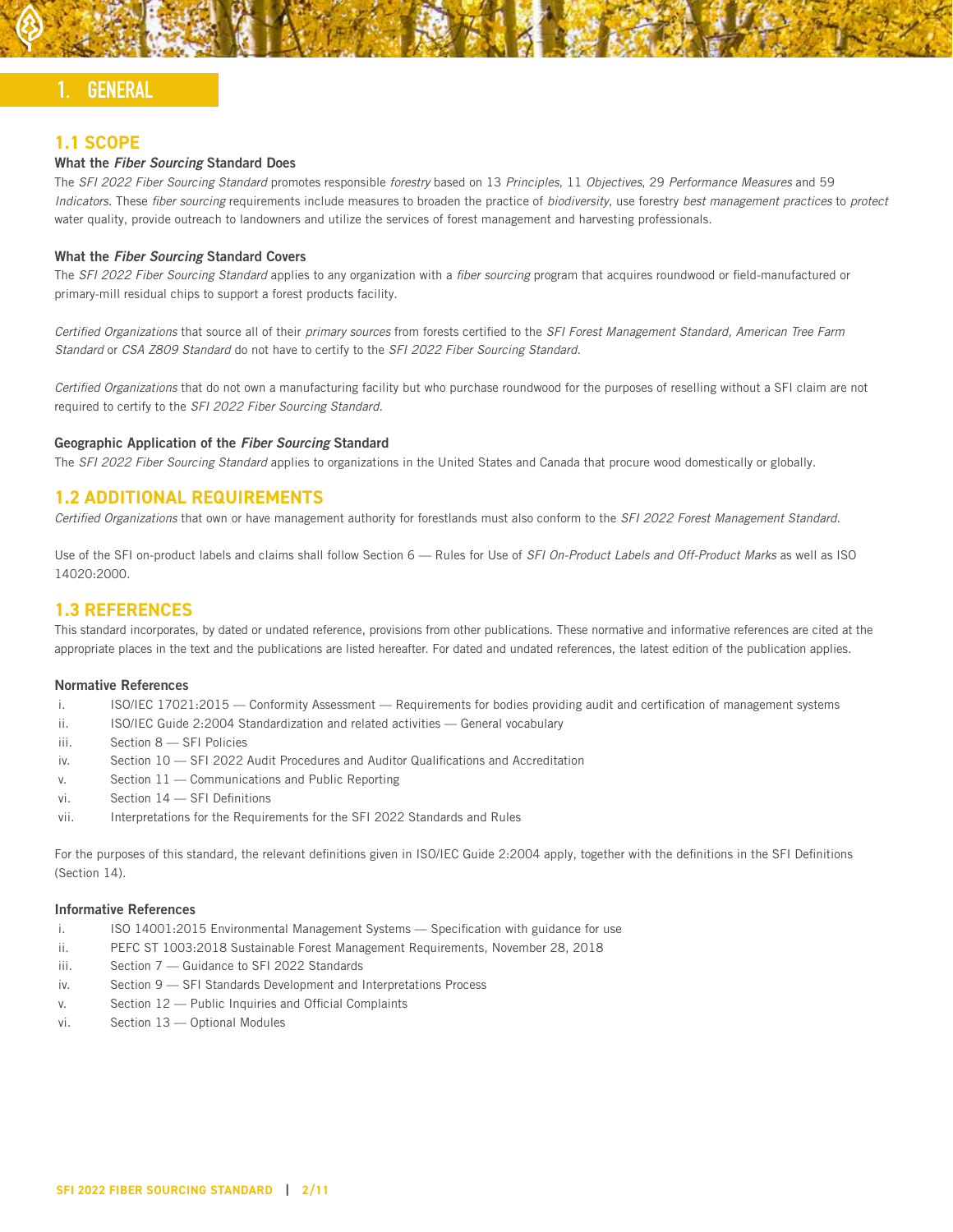# **1.4 FIBER SOURCING STANDARD PRINCIPLES**

Certified Organizations believe forest landowners have an important stewardship responsibility and a commitment to society, and they recognize the importance of maintaining viable commercial, family forest, and *conservation* forest land bases. They support *sustainable forestry* on forestland they manage and promote it on other lands. They support efforts to safeguard private property rights, and to help all private landowners manage their forestland sustainably. In keeping with this responsibility, Certified Organizations shall have a written *policy* (or *policies*) to implement and achieve the following *principles*:

# 1. *Sustainable Forestry*

To practice *sustainable forestry* to meet the needs of the present while promoting the ability of future generations to meet their own needs by practicing a land stewardship ethic that integrates *reforestation* and the managing, growing, nurturing and harvesting of trees for useful products, and for the provision of *ecosystem services* such as the *conservation* of soil, air and water quality and quantity, *climate change adaptation* and *mitigation*, *biological diversity*, *wildlife* and *aquatic habitats*, recreation and aesthetics.

# 2. *Forest Productivity* and Health

To provide for regeneration after harvest, maintain the health and productive capacity of the forest land base, and to *protect* and maintain *long-term* soil health and *productivity*. In addition, to *protect* forests from economically, environmentally and socially undesirable impacts of wildfire, pests, diseases, *invasive species*, and other damaging agents and thus maintain and improve *long-term forest health* and *productivity.*

# 3. *Protection* of Water Resources

To *protect* and maintain the water quality and quantity of water bodies and *riparian areas* and to conform with forestry *best management practices* to *protect* water quality, to meet the needs of both human communities and ecological systems.

# 4. *Protection* of *Biological Diversity*

To manage forests in ways that *protect* and promote *biological diversity*, including animal and plant species, *wildlife habitats, ecologically and culturally important* species, *threatened and endangered* species (i.e., *Forest with Exceptional Conservation Values*) and native *forest cover types* at multiple scales.

# 5. Aesthetics and Recreation

To manage the visual impacts of forest operations, and to provide recreational opportunities for the public.

# 6. *Protection* of *Special Sites*

To manage lands that are geologically or *culturally important* in a manner that takes into account their unique qualities.

# 7. Legal Compliance

To comply with applicable federal, provincial, state, and *local forestry* and related environmental laws, statutes, and regulations.

# 8. Research

To support advances in sustainable forest management through *forestry* research, science, and technology.

# 9. Training and Education

To improve the practice of *sustainable forestry* through training and education *programs*.

# 10. Community Involvement and Social Responsibility, and respect for Indigenous Rights

To broaden the practice of *sustainable forestry* on all lands through community involvement, socially responsible practices, and through recognition and respect of *Indigenous Peoples*' rights and traditional forest-related knowledge.

# 11. Transparency

To broaden the understanding of forest certification to the *SFI 2022 Fiber Sourcing Standard* by documenting certification audits and making the findings publicly available.

# 12. Continual Improvement

To continually improve the practice of forest management, and to monitor, measure and report performance in achieving the commitment to *sustainable forestry*.

# 13. Responsible *Fiber Sourcing*

To use and promote *sustainable forestry* across a diversity of ownership and management types in the United States and Canada that is both scientifically credible and socially, environmentally, and economically responsible and to avoid sourcing from *controversial sources* both domestically and internationally.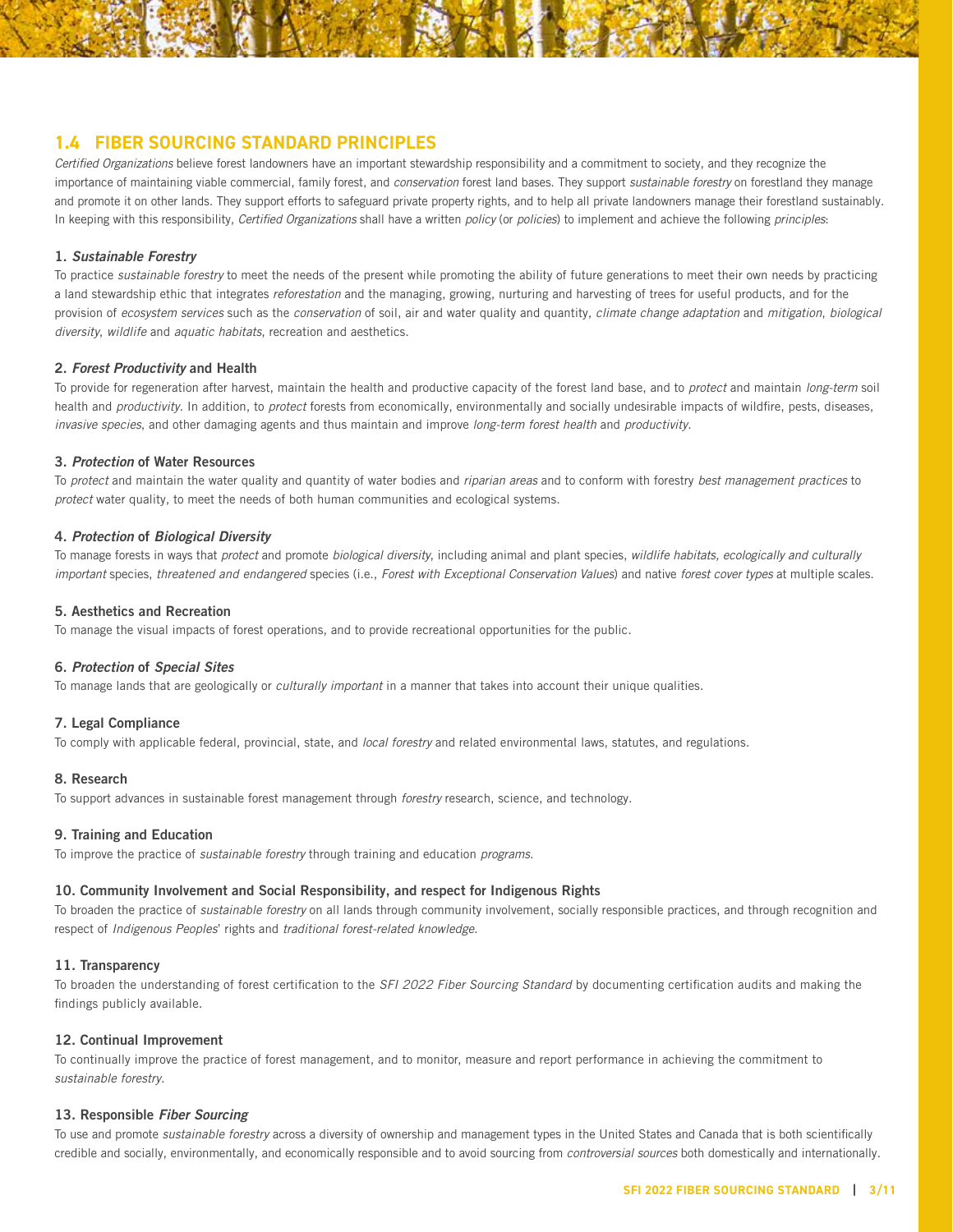# **1.5 SFI 2022 FIBER SOURCING OBJECTIVES**

A summary of the SFI 2022 Fiber Sourcing Standard Objectives follows:

# Objective 1. Biodiversity in *Fiber Sourcing*

To address the practice of *sustainable forestry* by conserving *biological diversity*.

Why it Matters: Conserving *biological diversity* protects *wildlife habitat* and ensures heathy forests.

# Objective 2. Adherence to *Best Management Practices*

To broaden the practice of *sustainable forestry* through *best management practices* to *protect* water quality.

Why it Matters: Protecting water quality and quantity helps ensure safe and abundant drinking water for all.

# Objective 3. Use of Qualified Resource Professionals, Qualified Logging Professionals and Certified Logging Companies

To promote and utilize qualified logging professionals, qualified resource professionals and certified logging companies.

Why it Matters: Training logging professionals helps landowners implement effective forest management practices.

# Objective 4. Legal and Regulatory Compliance

To comply with all applicable laws and regulations including international, federal, provincial, state, and *local.* 

Why it Matters: Compliance with all laws ensures the protection of the environmental and social values of forests.

# Objective 5. *Forestry* Research, Science, and Technology

To invest in research, science and technology, upon which sustainable forest management decisions are based.

Why it Matters: Investing in forest research means healthier, more productive forests.

#### Objective 6. Training and Education

To improve the implementation of *sustainable forestry* practices through appropriate training and education *programs.*

Why it Matters: Training and educating foresters means forest management plans are more accurately implemented, ensuring the well-being of our forests.

# Objective 7. Community Involvement and Landowner Outreach

To broaden the practice of *sustainable forestry* through public outreach, education, and involvement and to support the efforts of *SFI Implementation Committees.* 

Why it Matters: Outreach and education improves the public's understanding of how important *sustainable forestry* is to local and global issues.

# Objective 8. *Public Land* Management Responsibilities

To participate and implement sustainable forest management on *public lands.*

Why it Matters: Protects the environmental, social, and economic values of public forests.

# Objective 9. Communications and Public Reporting

To increase transparency and to annually report progress on conformance with the *SFI 2022 Fiber Sourcing* Standard.

Why it Matters: Reporting the results of third-party audits increases the public's understanding of forest certification.

#### Objective 10. Management Review and Continual Improvement

To promote continual improvement in the practice of *sustainable forestry* by conducting a management review and monitoring performance.

Why it Matters: Encouraging continual improvement of *sustainable forestry* practices, a cornerstone of *sustainable forestry*.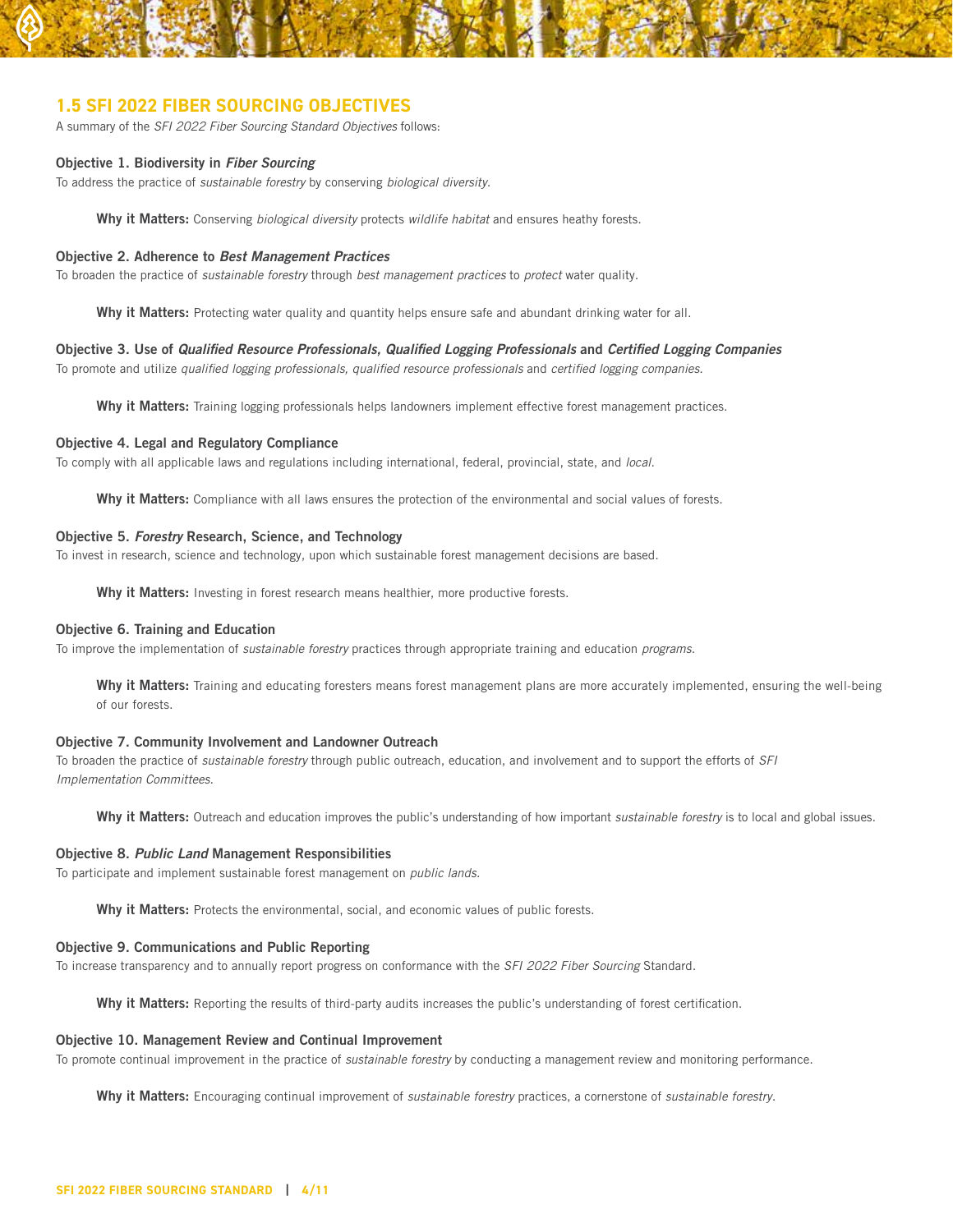# Objective 11. Avoid *Controversial Sources.*

To manage the risk of sourcing fiber products from *controversial sources.* 

Why it Matters: A due diligence system minimizes the risk of sourcing from *controversial sources*. whether in the United States, Canada or offshore.

# **1.6 SFI 2022 FIBER SOURCING REQUIREMENTS**

# Objective 1. *Biodiversity* in *Fiber Sourcing*.

To address the practice of *sustainable forestry* by conserving *biological diversity*.

Performance Measure 1.1. Promotion and *conservation* of *biological diversity.*

# Indicators:

- 1. Certified Organizations shall address c*onservation* of *biodiversity*, individually and/or through cooperative efforts involving *SFI Implementation Committees*, through a *program* that includes one or more of the following:
	- a. promotion of *biological diversity* concepts utilizing information from organizations such as the World Resources Institute, The Nature Conservancy, NatureServe, Conservation International, State Wildlife Action Plans, State Forest Action Plans and assessments;
	- b. conducting local and regional level *landscape* assessments;
	- c. involvement with local or regional *conservation* efforts;
	- d. use of relevant information on *biological diversity* from credible sources (such as those noted above) in approved training and education *programs*; and
	- e. other credible approaches.

# Performance Measure 1.2. Promotion and *conservation* of *Forests with Exceptional Conservation Value*.

#### Indicators:

- 1. Certified Organizations shall conduct an assessment, individually and/or through cooperative efforts involving *SFI Implementation Committees*, of *Forests with Exceptional Conservation Value*, defined as critically imperiled and *imperiled* species and ecological communities, within their *wood*  and fiber supply area(s) and make the summary of the assessment available to *wood producers*.
- 2. Program to address Forests with Exceptional Conservation Value (critically imperiled and imperiled species and ecological communities) for all harvest operations through fiber sourcing activities such as:
	- a. use of qualified logging professionals, certified logging companies (where available), and qualified resource professionals; or
	- b. training *program* for qualified logging professionals on how to recognize and *protect Forests with Exceptional Conservation Value*; or
	- c. through in-the-forest verification by certified logging companies; or
	- d. forest landowner outreach; or
	- e. *SFI Implementation Committee* involvement in the assessment of *Forests with Exceptional Conservation Value*, and development of recommendations for *conservation*.
- 3. Certified Organizations shall conduct and incorporate the results of a *Forests with Exceptional Conservation Value (critically imperiled* and *imperiled* species and ecological communities) assessment to promote *conservation* of *Forests with Exceptional Conservation Value* for *purchased stumpage.*

# Objective 2. Adherence to *Best Management Practices*.

To broaden the practice of *sustainable forestry* through *best management practices* to *protect* water quality.

Performance Measure 2.1. Certified Organizations shall clearly define and implement *policies* to ensure that facility inventories and fiber sourcing activities do not compromise adherence to the *principles* of *sustainable forestry.*

- 1. Use of written agreements for the purchase of raw material sourced directly from the forest is required and must include provisions requiring the use of *best management practices.*
- 2. *Program* to address adverse weather conditions.
- 3. Certified Organizations shall clearly define their fiber sourcing policies in writing and make them available to *wood producers.*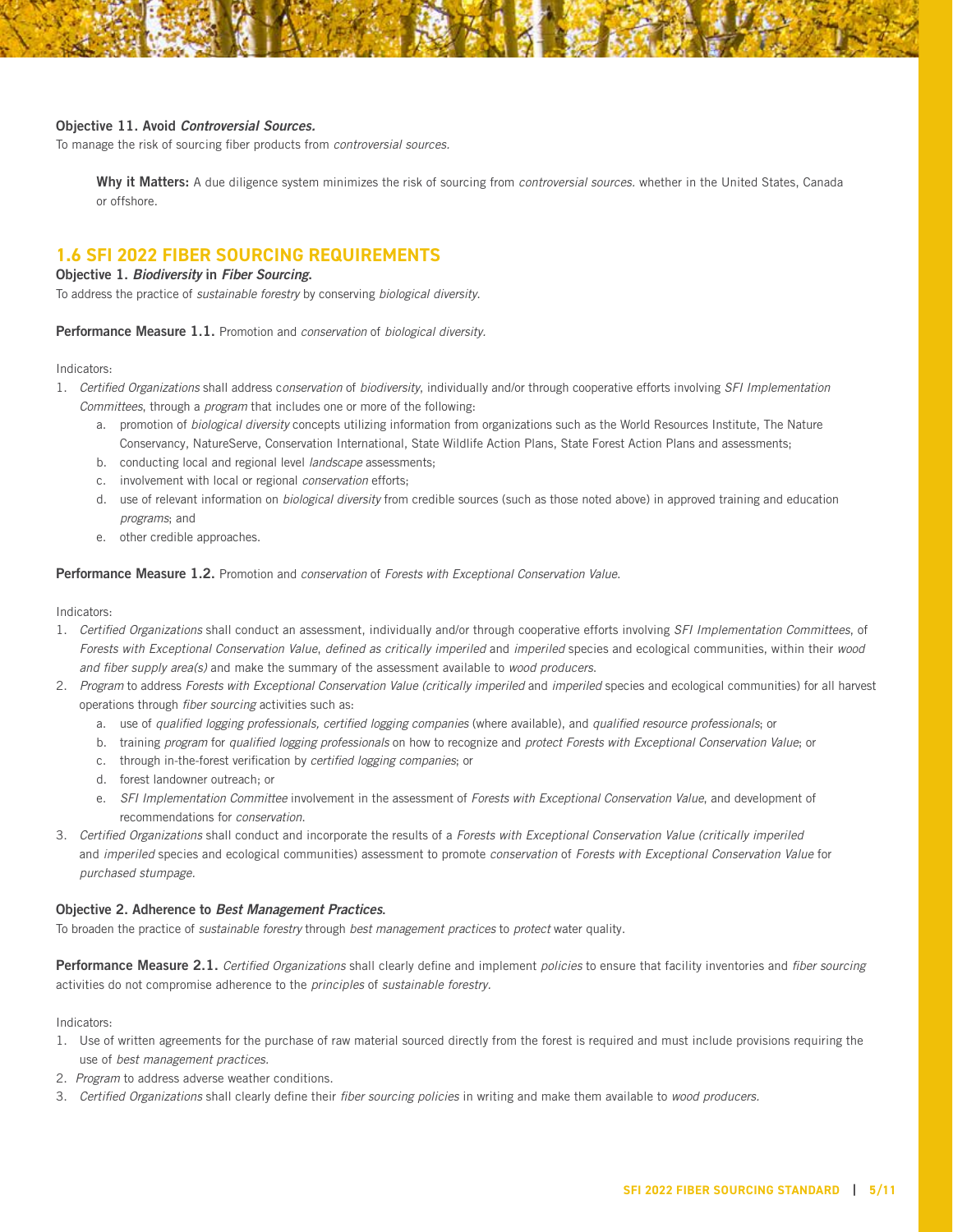Performance Measure 2.2. Certified Organizations shall, individually or through cooperative efforts monitor the use of *best management practices* relative to scale.

Indicators:

- 1. A verifiable monitoring system to:
	- a. confirm that harvests of *purchased stumpage* comply with *best management practices;*
	- b. monitor the use of *best management practices* by *wood producers* supplying the Certified Organization; and
	- c. evaluate use of *best management practices* across the wood and fiber supply area.
- 2. Use of information from the verifiable monitoring system to maintain rates of conformance to *best management practices* and to identify areas for improved performance.

#### Objective 3. Use of Qualified Resource Professionals, Qualified Logging Professionals and Certified Logging Companies.

To promote and utilize qualified logging professionals, qualified resource professionals and certified logging companies.

Performance Measure 3.1. Certified Organizations shall promote the use of qualified logging professionals, qualified resource professionals and/or certified *logging companies* to improve *sustainable forestry* through their relationships with *wood producers* and landowners.

#### Indicators:

1. *Program* to promote the use of qualified logging professionals, qualified resource professionals and/or certified logging companies where available.

Performance Measure 3.2. Certified Organizations, through their relationships with wood producers and landowners, shall maximize the delivery of raw materials from qualified logging professionals and/or certified logging companies.

Indicator:

- 1. List of qualified logging professionals and/or certified logging companies maintained by an Certified Organization, state or provincial agency, loggers' association, or other organization.
- 2. Certified Organizations shall have written agreements for the use of qualified logging professionals or *wood producers* that have completed training *programs* and are recognized as qualified logging professionals and/or certified logging companies.

# Objective 4. Legal and Regulatory Compliance.

To comply with all applicable laws and regulations including international, federal, provincial, state, and *local.*

Performance Measure 4.1. Certified Organizations shall comply with all applicable federal, provincial, state, and *local forestry* and related and environmental laws and regulations.

# Indicators:

- 1. Access to relevant laws and regulations in appropriate locations.
- 2. System to achieve compliance with applicable international, federal, provincial, state, or *local* laws and regulations.
- 3. Demonstration of commitment to legal compliance through *available regulatory action information.*

Performance Measure 4.2. Certified Organizations shall take appropriate steps to comply with all applicable social laws at the federal, provincial, state, and *local* levels in the country where the Certified Organization operates.

Indicator:

1. Written *policy* demonstrating commitment to comply with social laws, such as those covering civil rights, equal employment opportunities, gender equality, diversity inclusion, anti-discrimination and anti-harassment measures, workers' compensation, *Indigenous Peoples*' rights, workers' and communities' right to know, prevailing wages, workers' right to organize, and occupational health and safety which meet the spirit and intent of the International Labour Organization (ILO) Declaration on the Fundamental Principles and Rights at Work (1998).

# Objective 5. *Forestry* Research, Science and Technology.

To invest in research, science and technology, upon which sustainable forest management decisions are based.

Performance Measure 5.1. Certified Organizations shall individually and/or through cooperative efforts involving *SFI Implementation Committees*, associations or other partners provide in-kind support or funding for forest research to improve sustainable management of forest resources, and the environmental benefits and performance of forest products.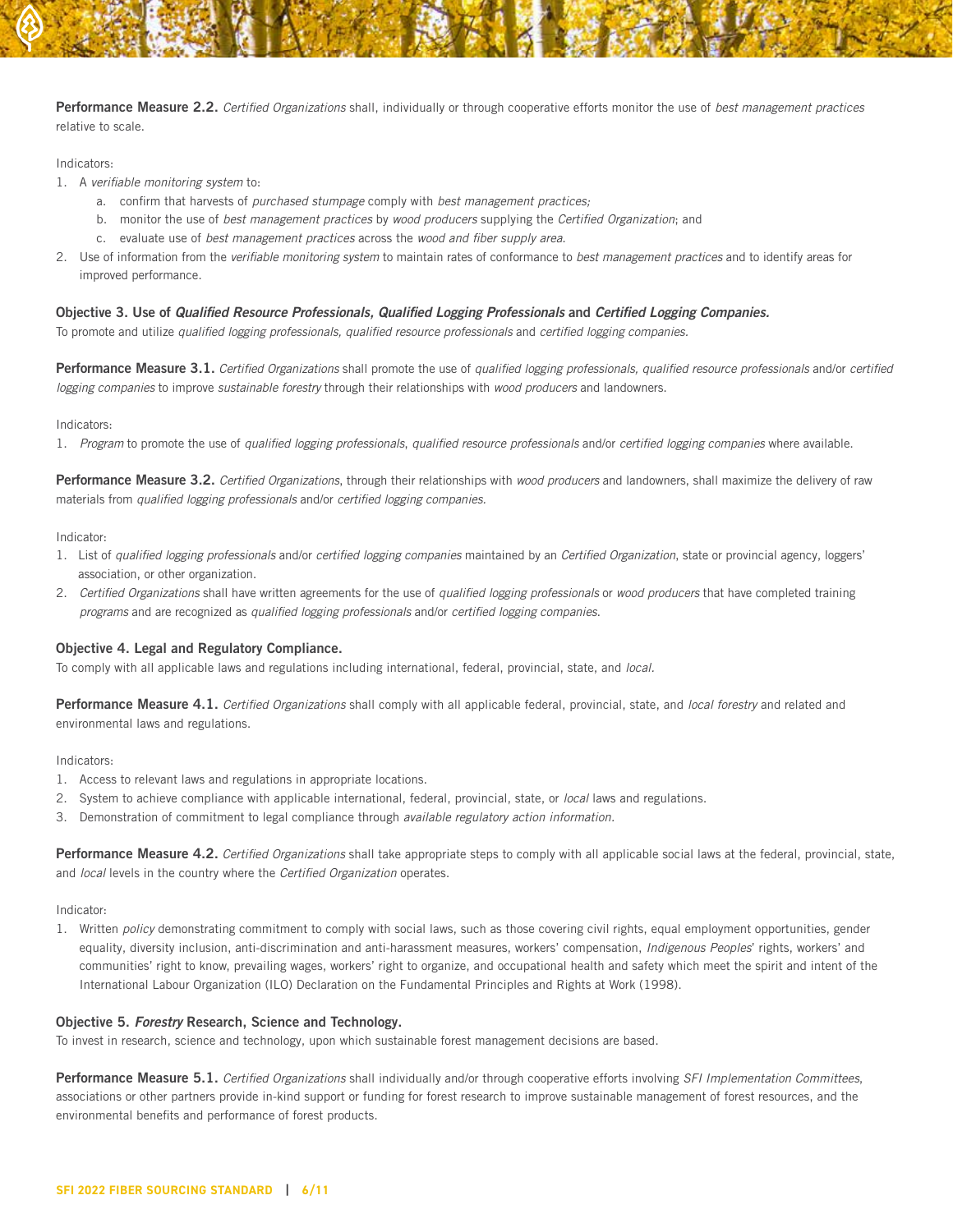# Indicators:

- 1. Financial or in-kind support of research, collaboratives, or knowledge transfer to address key themes of relevance in the region of operations as identified by Certified Organizations *local* stakeholders, communities and/or *Indigenous Peoples*. Examples could include, but are not limited to, the following topics:
	- a. *climate change adaptation* and *mitigation*;
	- b. water quality and quantity;
	- c. *biodiversity*, *Forests with Exceptional Conservation Value*, and species maintenance and recovery;
	- d. *landscape* ecology;
	- e. Indigenous traditional ecological knowledge;
	- f. *ecosystem services* or *non-timber forest products*;
	- g. community engagement;
	- h. *forest health* and *productivity*;
	- i. support for Forest Inventory Analysis (FIA)
	- j. SFI sponsored *conservation* research;
	- k. the role of forests in the bioeconomy, and
	- l. or similar themes which build broader understanding of the benefits and effects of sustainable forest management or sustainable supply chains.
- 2. Ensure that knowledge gained through research is shared, to the extent possible, to positively influence sustainable forest management.

Performance Measure 5.2. Certified Organizations shall individually and/or through cooperative efforts involving *SFI Implementation Committees*, associations or other partners develop, contribute to, or use national, state, provincial or regional analyses in support of their *sustainable forestry programs*.

Indicator:

- 1. Participation, individually and/or through cooperative efforts involving *SFI Implementation Committees* and/or associations at the national, state, provincial or regional level, in the development of information such as:
	- a. regeneration assessments;
	- b. *growth and drain* assessments;
	- c. *best management practices* implementation and conformance;
	- d. *biodiversity conservation* information for family forest owners; and
	- e. social, cultural, or economic benefit assessments.

Performance Measure 5.3. Certified Organizations shall individually and/or through cooperative efforts involving *SFI Implementation Committees*, associations or other partners broaden the awareness of *climate change* impacts on forests, *wildlife*, and *biological diversity*.

# Indicators:

- 1. Where available, monitor information generated from regional climate models on *long-term forest health, productivity*, and *economic viability.*
- 2. Certified Organizations are knowledgeable about *climate change* impacts on *wildlife, wildlife habitats* and *conservation* of *biological diversity* through international, national, regional, or local *programs*.

# Objective 6. Training and Education.

To improve the implementation of *sustainable forestry* practices through appropriate training and education *programs.*

Performance Measure 6.1. Certified Organizations shall require appropriate training of personnel and contractors so that they are competent to fulfill their responsibilities under the *SFI 2022 Fiber Sourcing Standard.* 

- 1. Written statement of commitment to the *SFI 2022 Fiber Sourcing Standard* communicated throughout the organization, particularly to facility and woodland managers, fiber sourcing staff and field foresters.
- 2. Assignment and understanding of roles and responsibilities for achieving SFI 2022 Fiber Sourcing Standard objectives.
- 3. Staff education and training sufficient to their roles and responsibilities.
- 4. Contractor education and training sufficient to their roles and responsibilities.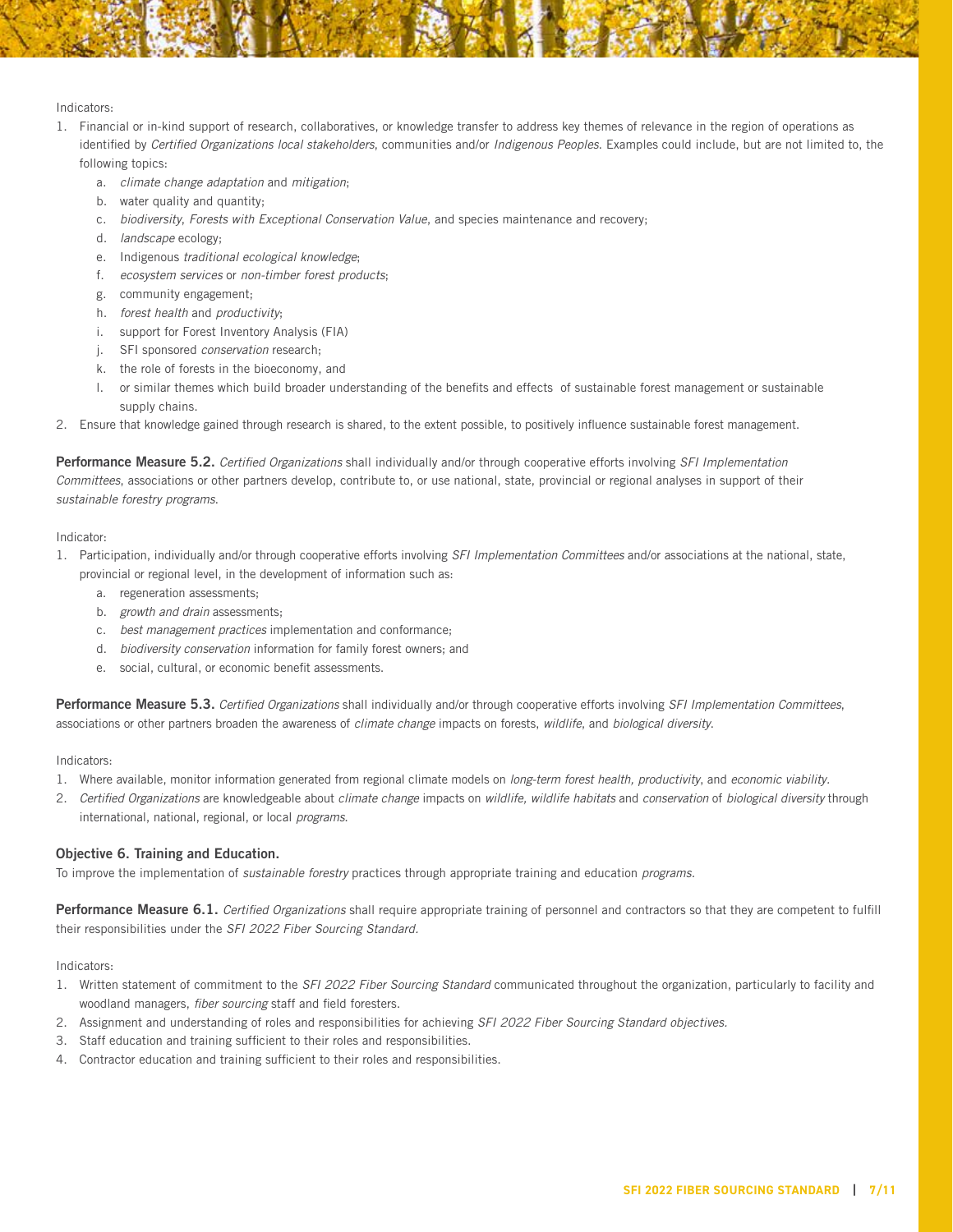Performance Measure 6.2. Certified Organizations shall work individually and/or with *SFI Implementation Committees*, logging or *forestry* associations, or appropriate agencies or others in the *forestry* community to foster improvement in the professionalism of *wood producers* specific to qualified logging *professionals*.

# Indicators:

- 1. Participation in or support of *SFI Implementation Committees* to establish criteria and identify delivery mechanisms for *wood producer* core training courses that allow individuals to attain qualified logging professional status. These criteria must address at least the following:
	- a. awareness of *sustainable forestry principles* and SFI's work;
	- b. *best management practices*, including streamside management and road construction, maintenance, and retirement;
	- c. awareness of responsibilities under the U.S. Endangered Species Act, the Canadian Species at Risk Act, *Forests with Exceptional Conservation Value (critically imperiled* and *imperiled* species and ecological communities), and other measures to *protect biodiversity* and *wildlife habitat*;
	- d. logging safety;
	- e. U.S. Occupational Safety and Health Administration (OSHA) and Canadian Centre for Occupational Health and Safety (CCOHS) regulations, wage and hour rules, and other provincial, state, and *local* employment laws, and
	- f. other topics identified by Certified Organizations and/or *SFI Implementation Committees* that improve their responsibilities in meeting the *SFI 2022 Standards*.
- 2. Participation in or support of *SFI Implementation Committees* to establish criteria and identify delivery mechanisms for *wood producer* continuing education training courses that shall be taken by qualified logging professionals at least once every two years to maintain their status. The continuing education training course(s) shall address one or more of the following topics:
	- a. awareness of *sustainable forestry principles* and the SFI's work;
	- b. *best management practices*, including streamside management and road construction, maintenance, and retirement;
	- c. *reforestation, invasive species* management, forest resource *conservation*, aesthetics and *special sites*;
	- d. awareness of rare forested *natural communities* as identified by provincial or state agencies, or by credible organizations such as NatureServe or The Nature Conservancy;
	- e. transportation issues;
	- f. business management;
	- g. public policy and outreach;
	- h. awareness of emerging technologies;
	- i. logging safety; or
	- j. other topics identified by the Certified Organization and/or *SFI Implementation Committees* that improve their responsibilities in meeting the *SFI 2022 Standards*.

# Objective 7. Community Involvement and Landowner Outreach.

To broaden the practice of *sustainable forestry* through public outreach, education, and involvement and to support the efforts of *SFI Implementation Committees.* 

Performance Measure 7.1. Certified Organizations shall support and promote efforts by consulting foresters, state, provincial and federal agencies, state or local groups, professional societies, *conservation* organizations, *Indigenous Peoples* and governments, community groups, sporting organizations, labor, universities, extension agencies, the *American Tree Farm System®* and/or other landowner cooperative *programs* to apply *principles* of sustainable forest management.

- 1. Support, including financial, for efforts of *SFI Implementation Committees.*
- 2. Support individually or and/or through cooperative efforts involving *SFI Implementation Committees*, education and outreach to forest landowners describing the importance of and providing implementation guidance on:
	- a. *best management practices*;
	- b. *reforestation* and *afforestation*;
	- c. *visual quality management*;
	- d. conservation objectives, such as of critical *wildlife habitat* elements, *biodiversity*, *threatened and endangered* species, and *Forests with Exceptional Conservation Value*;
	- e. management of harvest residue (e.g., slash, limbs, tops) considers economic, social, environmental factors (e.g., organic and nutrient value to future forests) and other utilization needs;
	- f. control of *invasive species*;
	- g. characteristics of *special sites*;
	- h. reduction of wildfire risk;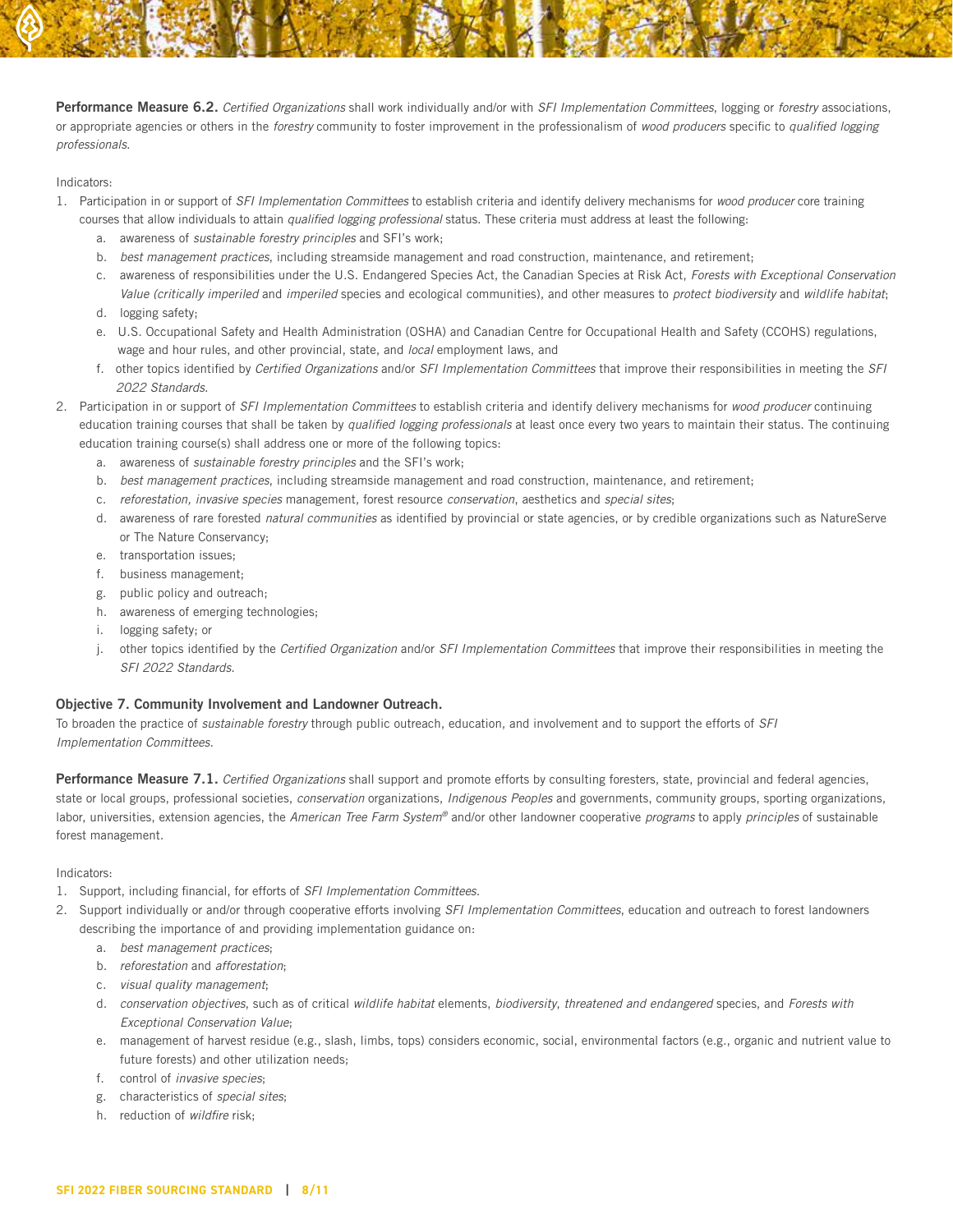- i. use of qualified logging professionals, qualified resource professionals and/or certified logging companies;
- j. awareness of SFI, and
- k. reporting of inconsistent practices.
- 3. Participation in efforts to support or promote *conservation* of managed forests through voluntary market-based incentive programs such as current-use taxation programs, Forest Legacy Program, conservation easements, federal, state, or provincial cost share programs, or SFI Conservation Grants.
- 4. Certified Organizations are knowledgeable about credible regional *conservation* planning and priority-setting efforts that include a broad range of stakeholders and have a *program* to take into account the results of these efforts in planning.
- 5. Certified Organizations with fiber sourcing programs, either individually or collaboratively with *SFI Implementation Committees*, encourage forest landowners to participate in forest management certification *programs.*

Performance Measure 7.2. Certified Organizations shall individually or through cooperative efforts involving *SFI Implementation Committee(s)* support and promote, at the state, provincial or other appropriate levels, mechanisms for public outreach, education and involvement related to sustainable forest management.

# Indicator:

1. Periodic educational opportunities for the public promoting *sustainable forestry*, such as

- a. field tours, seminars, websites, webinars or workshops;
- b. educational trips;
- c. self-guided forest management trails;
- d. publishing articles, educational pamphlets or newsletters;
- e. support for national, state, provincial, and local *forestry* organizations and soil and water *conservation* districts, and
- f. engaging and supporting teachers and/or students though initiatives such as Project Learning Tree.

Performance Measure 7.3. Certified Organizations shall individually and/or through cooperative efforts involving *SFI Implementation Committees* establish, at the state, provincial, or other appropriate levels, procedures to address concerns raised by loggers, consulting foresters, employees, unions, stakeholders, the public or other Certified Organizations regarding *practices* that appear inconsistent with the SFI standards *principles* and objectives.

# Indicators:

- 1. Support for *SFI Implementation Committees* (e.g., toll-free numbers and other efforts) to address concerns about apparent nonconformance.
- 2. Process to receive and respond to public inquiries. *SFI Implementation Committees* shall submit data annually to *SFI Inc.* regarding concerns received and responses.

# Objective 8. *Public Land* Management Responsibilities.

To participate and implement sustainable forest management on *public lands.*

Performance Measure 8.1. Certified Organizations with forest *management responsibilities on public lands* shall participate in the development of *public land* planning and management processes.

# Indicators:

- 1. Involvement in *public land* planning and management activities with appropriate governmental entities and the public.
- 2. Appropriate contact with local stakeholders over forest management issues through state, provincial, federal, or independent collaboration.

# Objective 9. Communications and Public Reporting.

To increase transparency and to annually report progress on conformance with the *SFI 2022 Fiber Sourcing Standard.* 

Performance Measure 9.1. An Certified Organization shall provide a summary audit report, prepared by the certification body, to SFI Inc. after the successful completion of a certification, recertification, or surveillance audit to the *SFI 2022 Fiber Sourcing Standard.* 

# Indicator:

1. The summary audit report submitted by the Certified Organization (one copy must be in English), shall include, at a minimum,

- a. a description of the audit process, objectives and scope;
- b. a description of substitute *indicators*, if any, used in the audit and a rationale for each;
- c. the name of the Certified Organization that was audited, including its SFI representative;
- d. a general description of the Certified organization's forestland, fiber procurement and/or manufacturing operations included in the audit;
- e. a summary of the Certified Organization's assessment for *Forests with Exceptional Conservation Values* within its wood and fiber supply area.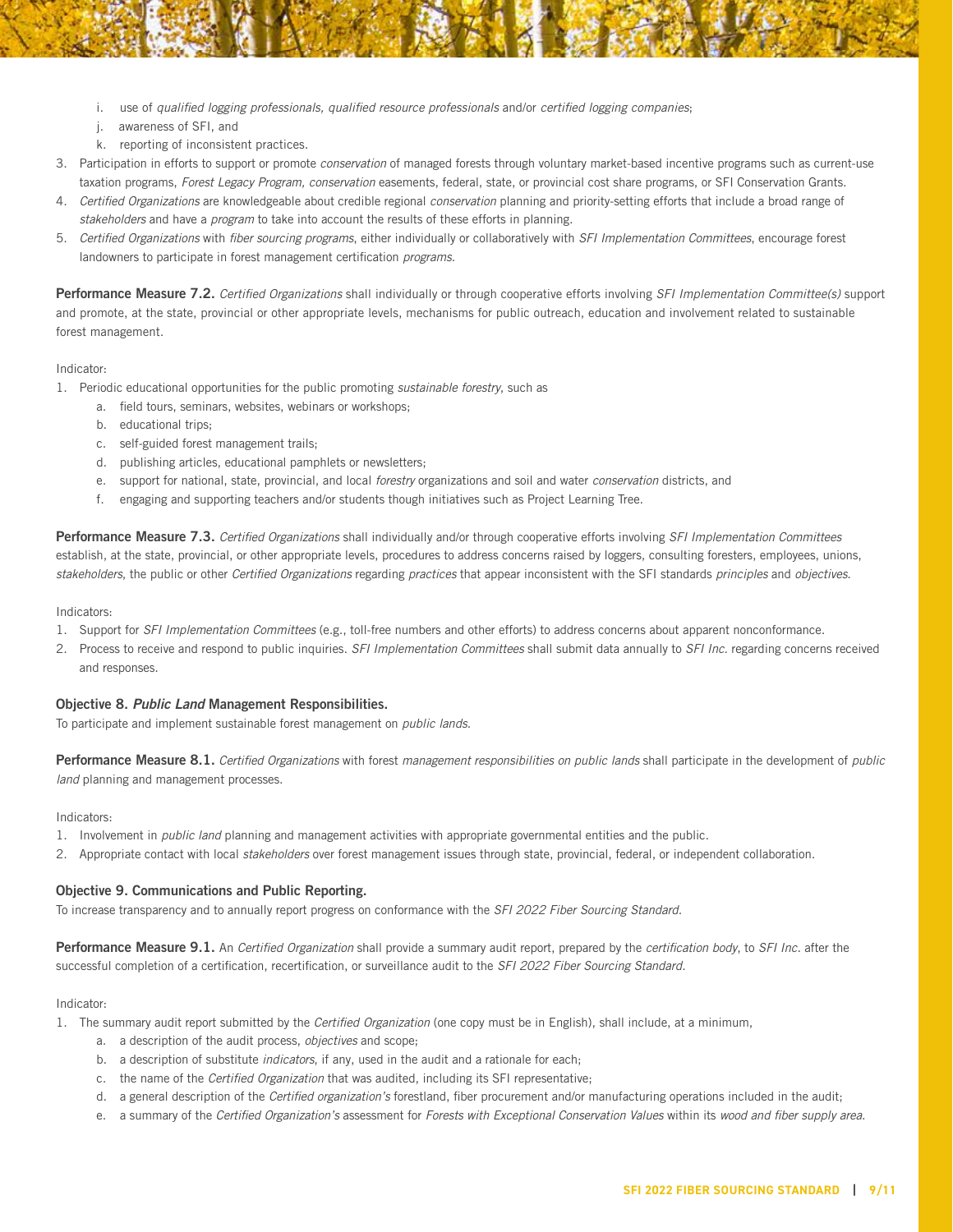- f. the name of the certification body and *lead auditor* (names of the *audit team* members, including *technical experts* may be included at the discretion of the *audit team* and the Certified Organization);
- g. the dates the audit was conducted and completed;
- h. a summary of the findings, including general descriptions of evidence of conformity and any nonconformities and corrective action plans to address them, opportunities for improvement, and exceptional practices; and
- i. the certification decision.

The summary audit report will be posted on the *SFI Inc.* [website](https://www.forests.org) (www.forests.org) for public review.

Performance Measure 9.2. Certified Organizations shall report annually to *SFI Inc.* on their conformance with the *SFI 2022 Fiber Sourcing Standard*.

# Indicators:

- 1. Prompt response to the *SFI* annual progress report survey.
- 2. Record keeping for all the categories of information needed for *SFI* annual progress report surveys.
- 3. Maintenance of copies of past survey reports to document progress and improvements to demonstrate conformance to the *SFI 2022 Fiber Sourcing Standard.*

# Objective 10. Management Review and Continual Improvement.

To promote continual improvement in the practice of *sustainable forestry* by conducting a management review and monitoring performance.

Performance Measure 10.1. Certified Organizations shall establish a management review system to examine findings and progress in implementing the *SFI 2022 Fiber Sourcing Standard*, to make appropriate improvements in *programs*, and to inform their employees of changes.

Indicators:

- 1. System to review commitments, *programs*, and procedures to evaluate effectiveness.
- 2. System for collecting, reviewing, and reporting information to management regarding progress in achieving *SFI 2022 Fiber Sourcing Standard*  objectives and *performance measures*.
- 3. Annual review of progress by management and determination of changes and improvements necessary to continually improve conformance to the *SFI 2022 Fiber Sourcing Standard.*

# Objective 11. Avoid Controversial Sources.

To manage the risk of sourcing fiber from *controversial sources.* 

# *Controversial sources* are defined as:

- a. Forest activities which are not in compliance with applicable state, provincial, federal, or international laws.
- b. Forest activities which are contributing to regional declines in *habitat conservation* and species *protection* (including *biodiversity* and *special sites, Alliance for Zero Extinction* sites and key *biodiversity* areas, *threatened and endangered species*).
- c. *Conversion sources* originating from regions experiencing forest area decline.
- d. Forest activities where the spirit of the ILO Declaration on Fundamental Principles and Rights at work (1998) are not met.
- e. Forest activities where the spirit of the United Nations Declaration on the Rights of Indigenous Peoples (2007) are not met.
- f. *Fiber sourced from areas without effective social laws*
- g. Illegal Logging including trade in CITES (The Convention on International Trade in Endangered Species of Wild Fauna and Flora) listed species.
- h. Conflict Timber.
- i. Genetically modified trees via *forest tree biotechnology*.

Performance Measure 11.1. The Certified Organization shall have a process to access and collect information regarding the sources of its procured fiber.

- 1. The Certified Organization shall collect information on the source of the fiber, through a due diligence system to address the likelihood of sourcing from *controversial sources*. This includes:
	- a. Identification of tree species, or list of tree species potentially included, by their common name and or their scientific name where applicable.
	- b. Country and region of harvest of the fiber.
	- c. If requested by their customer, provide the information required in a. and b.